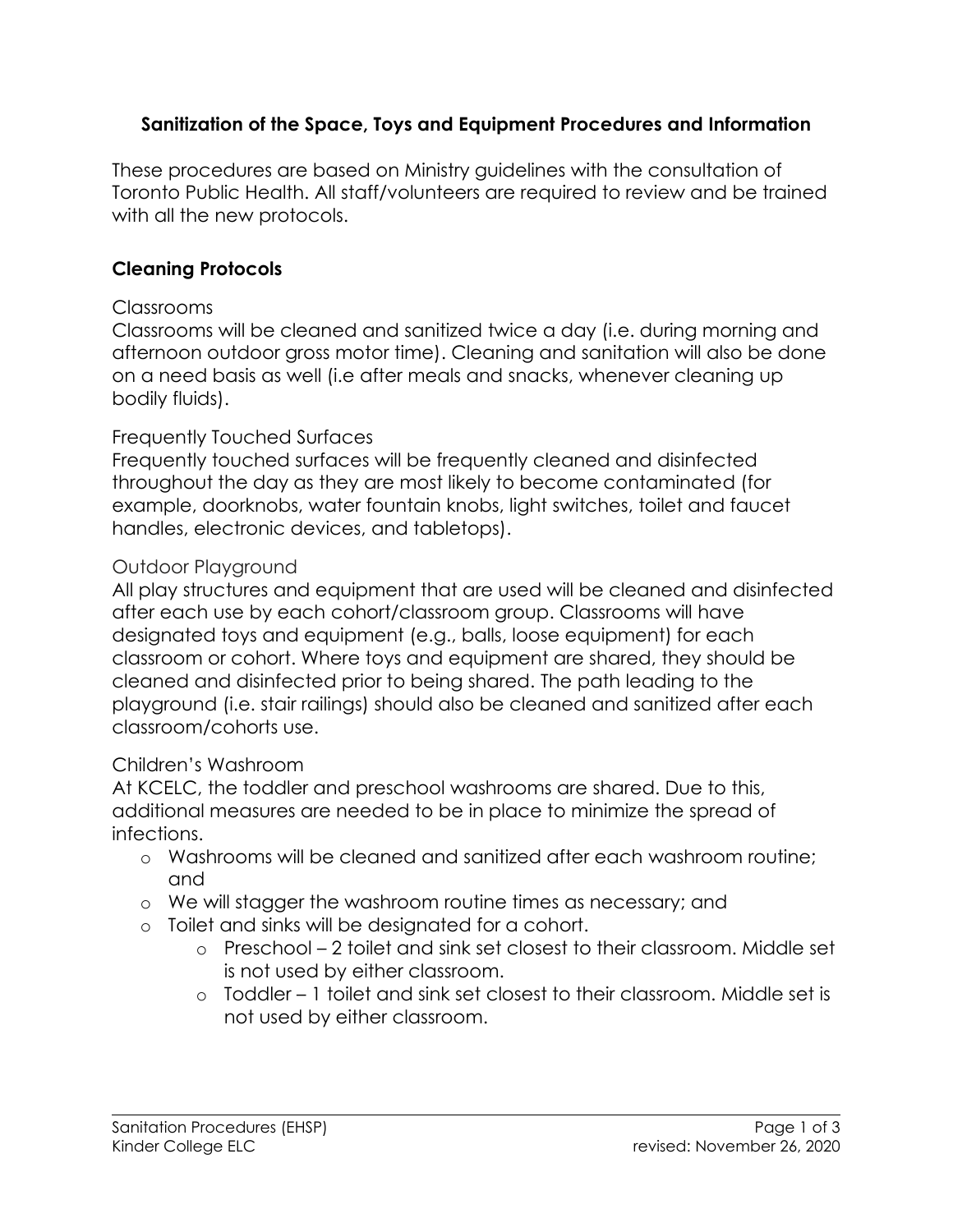# **Cleaning Log**

All cleaning and disinfecting conducted at KCELC will be recorded on a 'cleaning and disinfecting log' in order to track and demonstrate cleaning schedules.

### **Disinfection Product Information**

#### *Day-to-Day Disinfecting*

During the course of the day, KCLEC will use Oxivir Tb to disinfect toys, equipment and all other surface areas the children and staff come in contact with.

Oxivir Tb is included on the Health Canada list of products which are effective against human coronavirus strain 229E and likely to kill the SARS-CoV-2 virus that causes COVID-19 illness. The following is a link to the list on the Health Canada website.

For more information about Oxivir Tb, please refer to the Spec Sheet in the resource section of our COVID-19 webpage.

### *Evening Disinfecting*

In the evening our cleaning staff will perform a deep cleaning of the facility which includes disinfecting with the latest technology - the Clorox Total 360 System. The Electrostatic properties of this this applicator ensures that all surfaces of the day care will be coved.

For more information about Clorox Total 360 machine, please refer to the Spec Sheet or video link in the resource section of our COVID-19 webpage.

### **Cleaning Protocols**

#### *Toys*

Toys and activities in the classroom with be cleaned and disinfected everyday. Most toys will be disinfected by our commercial dishwasher, which reaches temperature of 180 degrees Fahrenheit (which is high enough to kill viruses). Toy which cannot fit into the dishwasher, we will disinfect with Bioesque Botanical Disinfectant.

Dry toys in a designated area are separated from bathrooms, change tables and protected from sources of contamination.